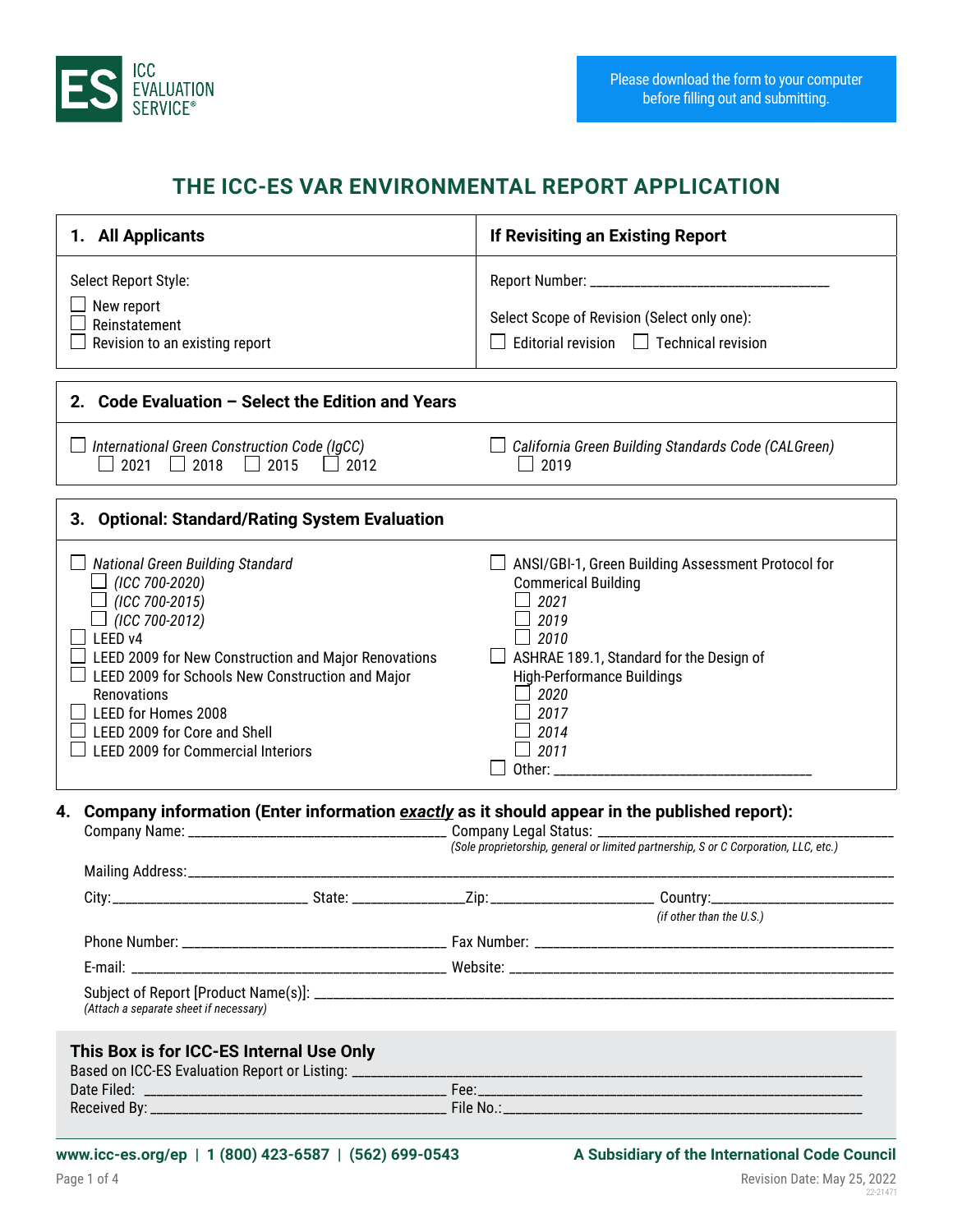

|  | 5. Contact Information for Applicant and Applicant's Representatives |  |  |  |
|--|----------------------------------------------------------------------|--|--|--|
|--|----------------------------------------------------------------------|--|--|--|

|                                 |                                                                   |                                                                         | (if other than the $U.S.$ )                    |
|---------------------------------|-------------------------------------------------------------------|-------------------------------------------------------------------------|------------------------------------------------|
|                                 |                                                                   |                                                                         |                                                |
|                                 |                                                                   |                                                                         |                                                |
|                                 |                                                                   |                                                                         |                                                |
|                                 |                                                                   |                                                                         |                                                |
|                                 |                                                                   |                                                                         | (if other than the U.S.)                       |
|                                 |                                                                   |                                                                         |                                                |
|                                 |                                                                   |                                                                         |                                                |
|                                 |                                                                   |                                                                         |                                                |
|                                 |                                                                   |                                                                         |                                                |
|                                 |                                                                   |                                                                         | (if other than the U.S.)                       |
|                                 |                                                                   |                                                                         |                                                |
|                                 |                                                                   |                                                                         |                                                |
|                                 | 6. Manufacturing Locations (see Form B for additional locations): |                                                                         |                                                |
|                                 |                                                                   |                                                                         |                                                |
|                                 |                                                                   |                                                                         |                                                |
|                                 |                                                                   |                                                                         |                                                |
|                                 |                                                                   |                                                                         | (if other than the U.S.)                       |
|                                 |                                                                   |                                                                         |                                                |
|                                 |                                                                   |                                                                         |                                                |
|                                 |                                                                   | SURVEY: How/where did you hear about the ICC-ES Environmental Programs? |                                                |
| <b>Testing Lab</b><br>Post Card | Code Official<br>Phone Call                                       | <b>Home Center</b>                                                      | <b>Trade Show</b><br>Other:___________________ |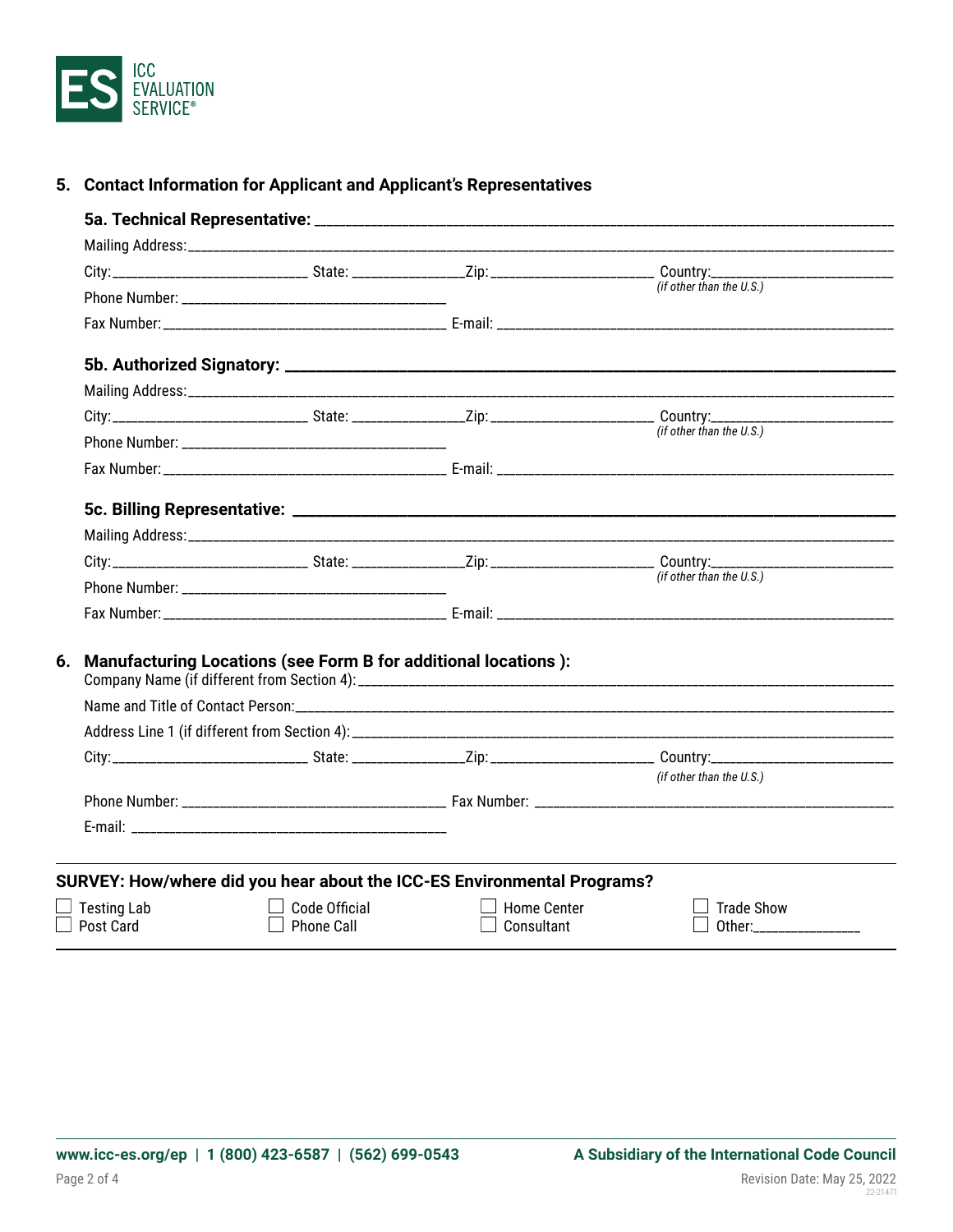

## **7. Agreement and Signature:**

- a. Applicant acknowledges reviewing applicable ICC-ES Rules of Procedure for Environmental Program Reports. Applicant also agrees that ICC-ES may, as necessary, subcontract for work related to the evaluation-report process.
- b. In consideration of the processing of this application, the Applicant agrees to abide by any conditions attached to the approval of this application, the requirements of the applicable ICC-ES Environmental Criteria, ICC Evaluation Service, LLC Rules of Procedure for Environmental Programs ICC-ES VAR Environmental Reports, and the ICC Evaluation Service, LLC Rules of Procedure for Evaluation Reports as they now exist and as they may be reasonably modified in the future.
- c. As a condition of an ICC-ES VAR report, the Applicant agrees to keep a record of all significant complaints made known to the applicant about the product(s) covered by the report, and to make these records available to ICC-ES upon request. The Applicant will take appropriate action with respect to such complaints, and document the actions taken.
- d. The report is subject to revision if any amendments are necessary to comply with approved ISO standard changes or new or revised ICC-ES Environmental Criteria, rules or policies. If revisions should be required, Applicant agrees to pay applicable fees.
- e. An ICC-ES review of EPD, PCR or LCA information does not imply any guarantee or warranty (expressed or implied, and including but not limited to merchantability) by ICC-ES of any kind, including product attributes, or against defects or failures in service nor any responsibility in regard to patent or trademark infringement, misuse of trade name or trade secrets, or any other aspect of unfair competition. Affirmative actions of ICC-ES are based primarily on the data submitted by the Applicant and/or report holder of the report and the validity and integrity thereof as implicitly represented by the Applicant and/or report holder in submitting the same. Applicant agrees that it shall have no cause of action or claim against ICC-ES, its parent corporation, the International Code Council, Inc., or any of their affiliates, parent, brother or sister corporations or their successor-in-interest or assigns, and the officers, directors, members and employees of such entity ("ICC" collectively throughout this paragraph) arising out of or otherwise related to any report issued pursuant to this application, whether or not such report is subject to conditions, or out of any denial of this application except the Applicant shall have a course of action against ICC-ES for any intentional or wanton act or omission of ICC-ES. Applicant agrees to hold ICC harmless, and to defend and indemnify them, with respect to any claim, liability, action or judgment arising from the use or operation by any person of the product or service to which the application relates, actual or asserted, whether related to matters set forth in the first sentence of this paragraph or otherwise, whether for personal injury, wrongful death, property damage, or any type of injury or damage whatsoever, whether or not of the same kind or nature as any of the foregoing. ICC's rights pursuant to the foregoing sentence, and Applicant's obligations thereunder, shall not apply if ICC was solely negligent for any intentional or willful and wanton act or omission of ICC-ES. If any part or portion of this paragraph, or any application thereof to particular facts, should be determined to be invalid, the provisions hereof shall be severable so as to achieve for ICC maximum legal protection. The provisions of this paragraph shall apply from the date of first granting of the report, whether upon application or without application by Applicant or a predecessor and regardless of: intervening modifications to said report or modifications to said report pursuant to application for renewal; or prior changes in the number assigned to the report; and any prior change in ownership rights in or rights to said report, or any additional listing included in the report, whether one or more, since granting of said first additional listing.
- f. Applicant agrees that all communication between ICC-ES and the Applicant prior to the issuance of a final report, including draft reports and comments thereto, are and shall be the exclusive property of ICC-ES. The Applicant agrees not to disclose any such information to others without prior written approval of ICC-ES. Completed Environmental Product Declarations are the exclusive property of the report holder. Completed Product Category Rules are the exclusive property of ICC-ES. The applicant agrees not to change any content of the Environmental Product Declaration without giving notice to ICC-ES and further agrees to follow the ICC-ES Rules of Procedure for technical revisions and/or re-examination.

**The person signing this application form (Authorized signatory, item 5b on page 2 of this application) must be a duly authorized officer of the company with full authority to execute an agreement on behalf of the applicant and bind the applicant to these terms, or be a person to whom such authority has been given by the applicant:**

## **Applicant:**

| ----<br>Authorized Signature for Applicant:<br>-------- |      |
|---------------------------------------------------------|------|
| Name (type or print):                                   |      |
| Title                                                   | Jale |

*One copy of all supporting data should be submitted to ICC-ES EP, 3060 Saturn Street, Suite 100, Brea, CA 92821, with this application. A check, money order, credit card or wire transfer in U.S. dollars, covering the full application fee and made out to "ICC Evaluation Service, LLC" must accompany the application. The fee is nonrefundable. Contact [esaccounting@icc-es.org](mailto:esaccounting%40icc-es.org?subject=) for more information regarding fees.*

| <b>EMAIL APPLICATION '</b> | <b>PRINT APPLICATION</b> | <b>CLEAR APPLICATION</b> |
|----------------------------|--------------------------|--------------------------|
|----------------------------|--------------------------|--------------------------|

**www.icc-es.org/ep | 1 (800) 423-6587 | (562) 699-0543 A Subsidiary of the International Code Council**